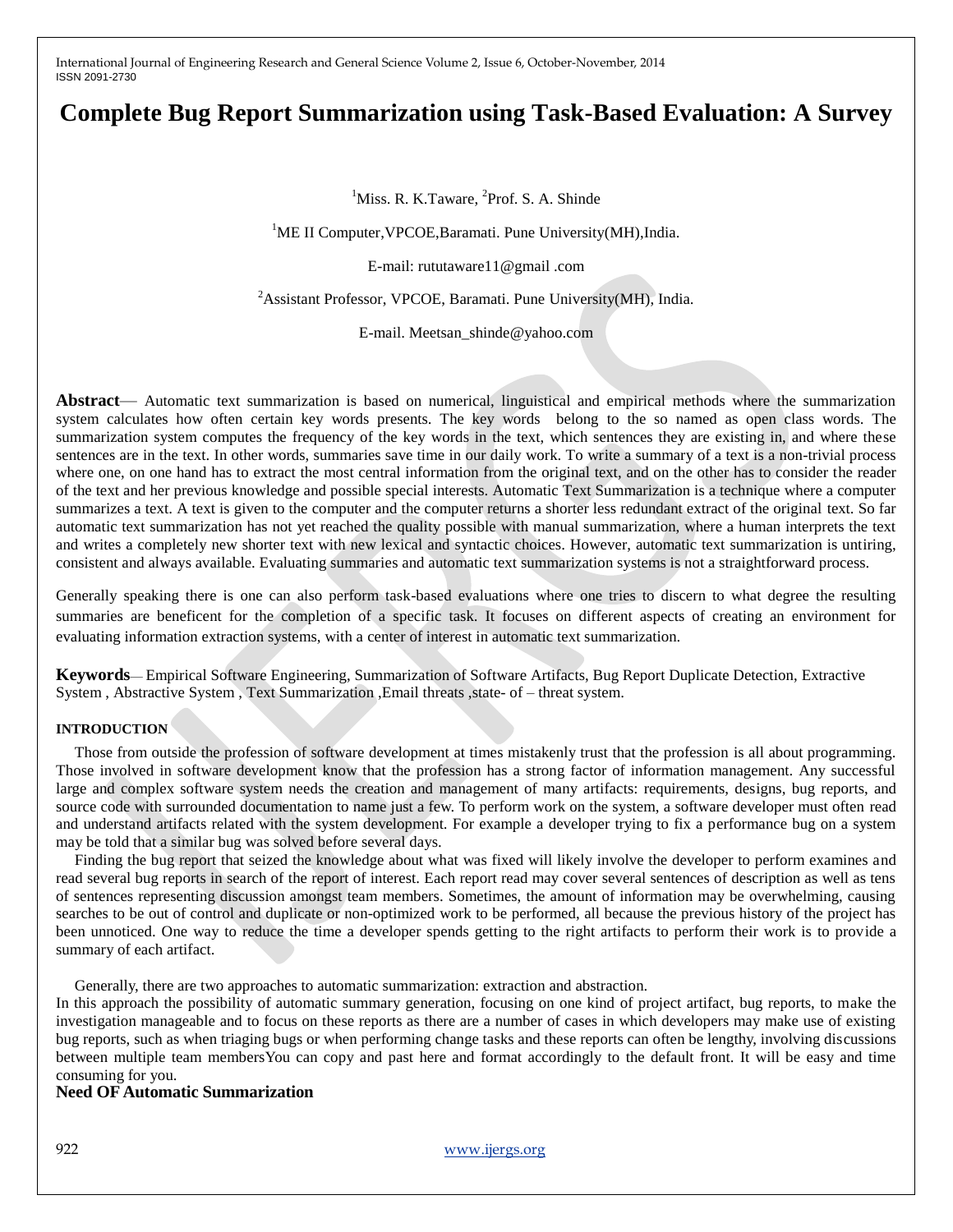## **A. Key word extraction:**

- **a.** Task description **:** The task description is the method in which by taking a part of text, such as some textual part of any document , and create a list of keywords, but most text shows absence of pre-existing key words. In that extractor might select key words from th document. These are pulled directly from the text. As compare to an abstractive system, it somehow internalize the content and generate key words that might be more descriptive and more like what a human would produce. Key words have many applications, such as to improve document browsing by providing a short summary.
- **b.** Key word extraction as supervised learning :There are known key words available for a set of training documents. Using the known key words, assign positive or negative tags to the part of text. Then train a classifier that can distinguish among positive and negative values like features..After training a classifier , select keywords for text documents.
- **c.** Unsupervised key word extraction (TextRank) :In this, consider key words available for a set of training documents. Using the known key words, assign positive or negative values to the given part of text. Then train a classifier that can distinguish amongst positive and negative values. After that, select key words for text documents. In this method probabilities are given,so a threshold value is used to select the key words. Key words extractors are generally weighed using precision and recall. Example is TextRank method.

## **B. Document summarization**

Like keyword extraction, document summarization hopes to identify the core of a text. Summarization systems are typically estimated using summarization approaches. The most common way is using the so-called ROUGE (Recall-Oriented Understudy for Gisting Evaluation) measure. This is a recall-based measure that concludes how well a system-generated summary covers the content present in one or more human-generated model summaries known as references.

- a. Supervised learning approaches: This technique is like supervised key words extraction. Basically, if we have a collection of documents and human-generated summaries for them, we can learn features of sentences that make them good candidates for inclusion in the summary. Features may include the position in the document and the number of words in the sentence, etc. Disadvantage of supervised extractive summarization is that the known summaries must be manually created by extracting sentences so the sentences in an original training document can be labeled as in summary or not in summary.
- b. Unsupervised approaches :TextRank and LexRank :This approach is quite similar to unsupervised key words extraction. It gets around the issue of costly training data. Certain unsupervised summarization methods are based on finding a centroid sentence, which is the mean word vector of all the sentences in the text. LexRank is an algorithm basically identical to TextRank, and both use this approach for document summarization.It is used for key words extraction or any other NLP methods.

### **C. Multi-document summarization method**

It is an automatic technique directed at extraction of information from multiple characters written about the same topic. And summary report permits individual users, such as professional's data, to quickly make clear themselves with information kept in check in a large cluster of documents.

This summarization makes information reports that are both concise and comprehensive. The aim of a brief summary is to simplify information search and cut the time by pointing to the most relevant source documents. So there is limitation to the need for accessing original files

# **METHOD 1 : EXTRACTION AND ABSTRACTION APPROACH**

Nenkova and K. McKeown,2011[2]: Automatic Text Summarization Technique is divided into two categories as follows:

1) Extraction technique:

Extraction technique is simply extracting important sentences into final summary, where importance of sentence is calculated based on weights assigned to sentences using statistical and linguistic features of text. Extractive methods work by selecting a subset of existing words, phrases, or sentences in the original text to form the summary. The main challenge is to identify important parts of document and extract them for final summary. Here most work presented on single-document summarization using extraction method.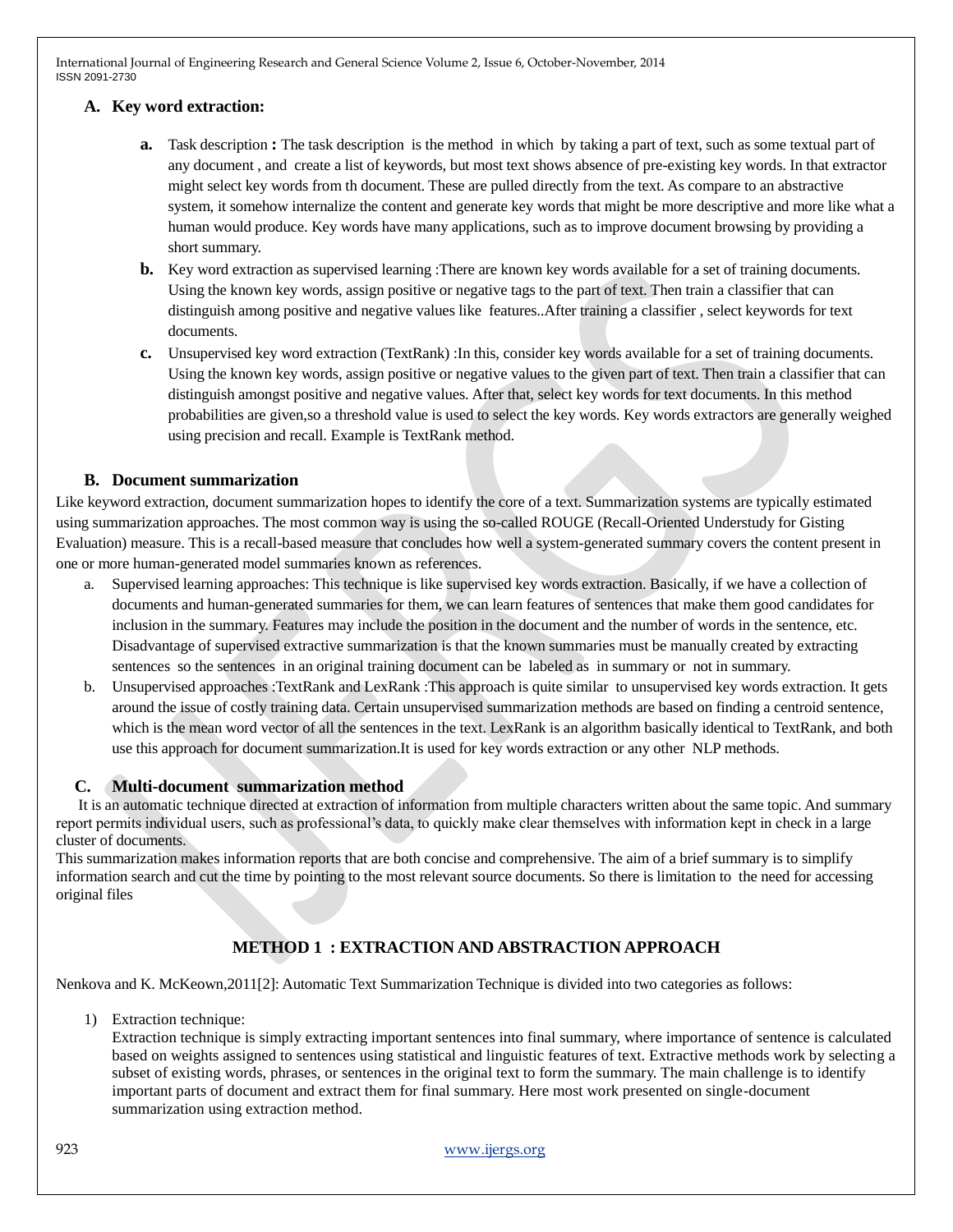#### 2) Abstraction technique :

In contrast, abstractive methods build an internal semantic representation and then use natural language generation techniques to create a summary that is closer to what a human might generate. Such a summary might contain words not explicitly present in the original. Abstraction technique involves semantic based text summarization. Abstraction technique uses purely linguistic feature, which are very hard to calculate.

Advantages :In order to make summary more reliable, accurate, complete and less redundant following process is applied:

- Final weight of every sentence using weight-ranking equation is computed.
- Final weights are sorted in reverse order.
- Top weighted sentences are selected for summary according to compression ratio required.

Disadvantages :There are a lot of challenges which needs to be resolved such as: -

- A corpus for different language's stop words is not available.
- Features for different language are diverse and are very difficult to process.
- Pronoun level ambiguity is very difficult to remove.

# **METHOD 2: SUMMARIZING SPOKEN AND WRITTEN CONVERSATIONS**

This method G. Murray and G. Carenini, ,2008[3] refer to research on summarizing conversations in the meetings and emails domains. It present a conversation summarization system that works in multiple domains utilizing general conversational features, and compare our results with domain-dependent systems for meeting and email data.In this method uses an extractive approach to summarization, presenting a novel set of conversational features for locating the most significant sentences in meeting speech and emails. So this approach demonstrate that using these conversational features in a machine-learning sentence. classification framework yields performance that is competitive or superior to more restricted domain-specific systems, while having the advantage of being portable across conversational modalities. This robust the performance of the conversation-based system is attested via several summarization evaluation techniques, and this give an in-depth analysis of the effectiveness of the individual features and feature subclasses used.

## **Conversation Summarization System**

Conversation summarization approach, it treat emails and meetings as conversations comprised of turns between multiple participants. This method follow Carenini et al. (2007) in working at the finer granularity of email fragments, so that for an email thread, a turn consists of a single email fragment in the exchange. The features it derive for summarization are based on this view of the conversational structure.

- Length features For each sentence, it derive a word-count feature normalized by the longest sentence in the conversation (SLEN) and a word-count feature normalized by the longest sentence in the turn (SLEN2).
- Structural features Including position of the sentence in the turn (TLOC) and position of the sentence in the conversation (CLOC). It also include the time from the beginning of the conversation to the current turn (TPOS1) and from the current turn to the end of the conversation (TPOS2).
- Pause-style features: Include the time between the following turn and the current turn (SPAU), and the time between the current turn and previous turn (PPAU), both normalized by the overall length of the conversation. These features are based on the email and meeting transcript timestamps.
- Conversation participants features : Include two types of features. One measures how dominant the current participant is in terms of words in the conversation (DOM), and the other is a binary feature indicating whether the current participant initiated the conversation (BEGAUTH), based simply on whether they were the first contributor.
- Several lexical features : Used in these experiments. For each unique word, determine two conditional probabilities. For each conversation participant, system compute the probability of the participant given the word, estimating the probability from the actual term counts, and take the maximum of these conditional probabilities as the first term score, which will call as Sprob.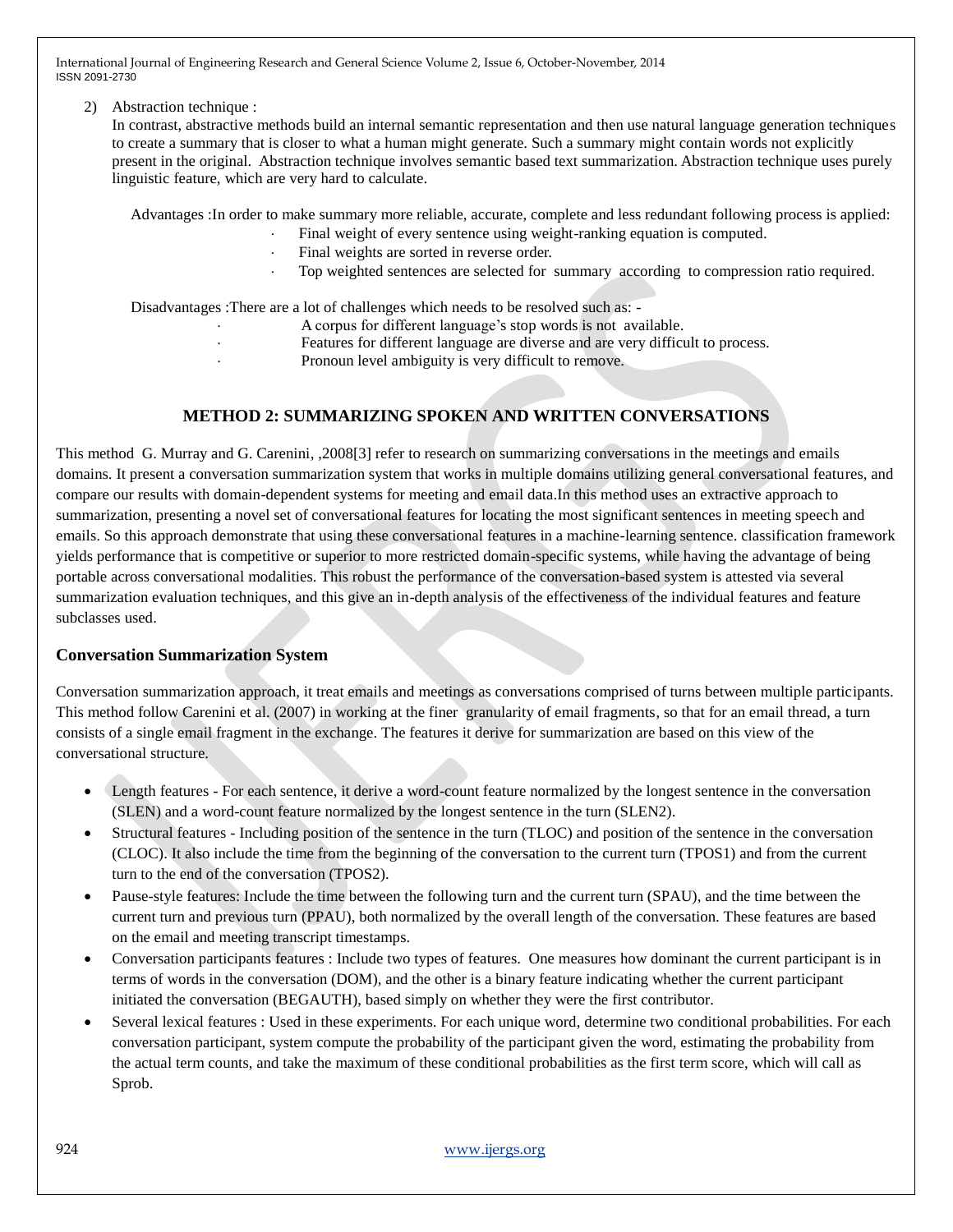**Comparison Summarization Systems :**In order to compare the Conversation Summary system with state-of-the-art systems for meeting and email summarization, respectively, this method also present results using the features described by Murray and Renals (2008) for meetings and the features described by Rambow (2004) for email. Because the work by Murray and Renals used the same dataset. However, Rambow carried out summarization work on a different, unavailable email corpus, and so in this method reimplemented their summarization system for current email data.

Advantages:

- Here the conversation feature set that is similarly effective in both the meetings and emails domains.
- A general conversation summarization approach can achieve results on par with state-of-the-art systems that rely on features specific to more focused domains.
- A general conversation summarization system is valuable in that it may save time and effort required to implement unique systems in a variety of conversational domains.

Disadvantages :

 It is only for particular domain so by extending this system to other conversation domains such as chats, blogs and telephone speech, it will give better results.

# **METHOD 3: COPING WITH AN OPEN BUG REPOSITORY**

 J. Anvik, L. Hiew, and G. C. Murphy,2005 provides the method of an initial characterization of two open bug repositories from the Eclipse and Firefox projects, describe the duplicate bug and bug triage problems that arise with these open bug repositories, and discuss how applying machine learning technology to help automate these processes. This method present data to fill this gap, providing a characterization of the data in and the use of parts of the bug repositories for two open source projects: Eclipse (V3.0) and Firefox (V1.0). This data confirms two problems that arise with open bug repositories that open source developers have communicated to us previously . The difficulty of detecting which bug reports are duplicates of those already in the repository and the difficulty of assigning new bug reports to the appropriate developer. At this time, the approaches taken to these problems are human-oriented; humans must read the bugs and decide upon whether they are duplicates, and to whom they should be assigned. So these processes can, at least in part, be automated by using the historical information about the bug processes stored in the bug repository. The data and ideas presented in this method provide a basis for considering the kind of support that should be integrated into a development environment to support better bug reporting and tracking.

Examples of heuristics that used by systems are as follows:

- If a report is resolved as FIXED, it was fixed by whoever submitted the last patch that was approved. (Firefox)
- If a report is resolved as FIXED, it was fixed by whoever marked the report as resolved. (Eclipse)
- If a report is resolved as a DUPLICATE, it was resolved by whoever resolved the report of which this is a duplicate of. (Eclipse and Firefox)
- If a report is resolved as WORKSFORME, it was marked as such by the person doing the bug assignment, so it is unclear who the developer would have been. The the report is labeled as unclassifiable. (Firefox) Similar to the analysis we performed for who submits bugs , we determine the top five domains of developers who resolved bugs.
- Advantages :
- This duplicate detection uses a statistical model built from the knowledge of past reports using machine learning techniques.
- An incremental approach allows to detect duplicates of new bug reports and adapt to the changing composition of bugs in the repository.
- By using cosine similarity [9], the model classifies new bug reports as either being unique or duplicate.

.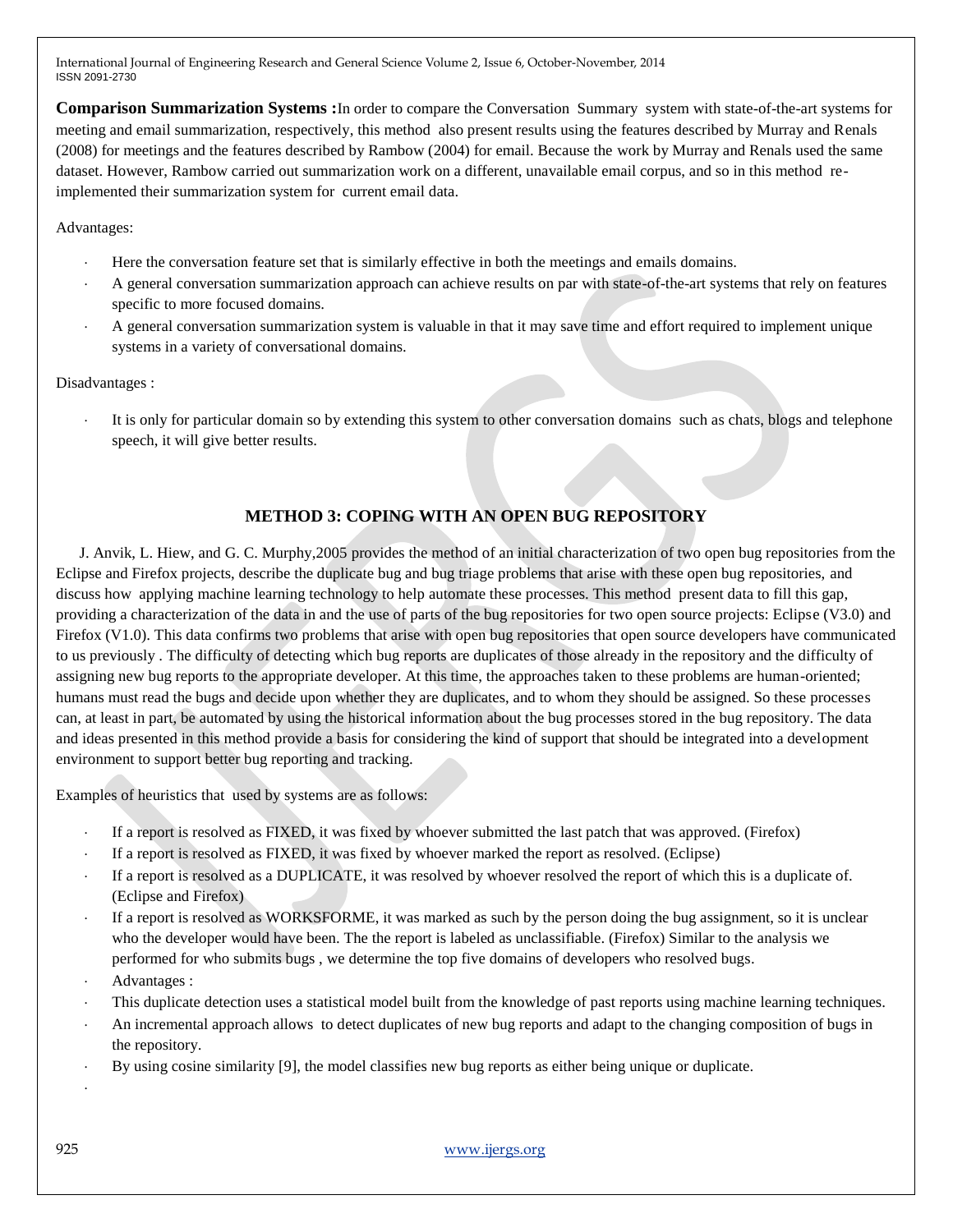# **METHOD 4: SUMMARIZING EMAIL THREADS**

O. Rambow, L. Shrestha, J. Chen, and C. Lauridsen,introduced summarizing email threads, i.e., coherent exchanges of email messages among several participants. Summarizing threads of email is different from summarizing other types of written communication as it has an inherent dialog structure. So in this method initial research which shows that sentence extraction techniques can work for email threads as well, but profit from email-specific features. In addition, the presentation of the summary should take into account the dialogic structure of email communication. This system shows Email is a written medium of asynchronous multi-party communication. This means that, unlike for example news stories but as in face-to-face spoken dialog, the email thread as a whole is a collaborative effort with interaction among the discourse participants.

However, unlike spoken dialog, the discourse participants are not physically co-present, so that the written word is the only channel of communication. But some time replies do not happen immediately, so that responses need to take special precautions to identify relevant elements of the discourse context . Thus, email is a distinct linguistic genre that poses its own challenges to summarization. In the approach the paradigm used for other genres of summarization, namely sentence extraction: important sentences are extracted from the thread and are composed into a summary. Given the special characteristics of email, here predict that certain email-specific features can help in identifying relevant sentences for extraction. In addition, in presenting the extracted summary, special "wrappers" ensure that the reader can reconstruct the interactional aspect of the thread, which assume the part is crucial for understanding the su

Disadvantages:

- Need to perform a qualitative error analysis and investigate in more detail .
- Need to improve the automatic extraction. mmary. We acknowledge that other techniques should also be explored for email summarization, but leave that to separate work

# **METHOD 5 : IDENTIFYING DUPLICATE DEFECT REPORTS WITH NATURAL LANGUAGE PROCESSING**

Various processes that are currently being used in software engineering require or produce reports that are written in natural language. Defect reports that are generated by a number of testing and development activities is such an object that is structured in natural language, which makes it very hard to compare two reports for similarity. In this document, a method that makes use of Natural Language Processing (NLP) techniques to identify duplicate defect reports will be explained. A situational example that shows the different steps within the method is given and related literature is also described.

When complex software products are being developed, it is very common that defects slip into the product. These defects can lead to software failures or unexpected behaviour. Testing procedures will likely find these defects and report them in so called defect reports that are put in a defect management system. If the same architecture is being used in different products or development is parallel, the same defects may be reported by testing activities of different products. The same error might be reported several times in the defect management system. The method that will be described can be used to identify these duplicates in the system. It is largely based on Natural Language Processing (NLP).

There are five stages in the NLP (Manning and Schütze, 1999):

- Tokenization
- Stemming
- Stop words removal
- Vector space representation
- Similarity calculation

#### **ACKNOWLEDGMENT**

Thanks to prof. Santosh. A. Shinde, for useful discussion on summarization and for his great efforts of supervising and leading me